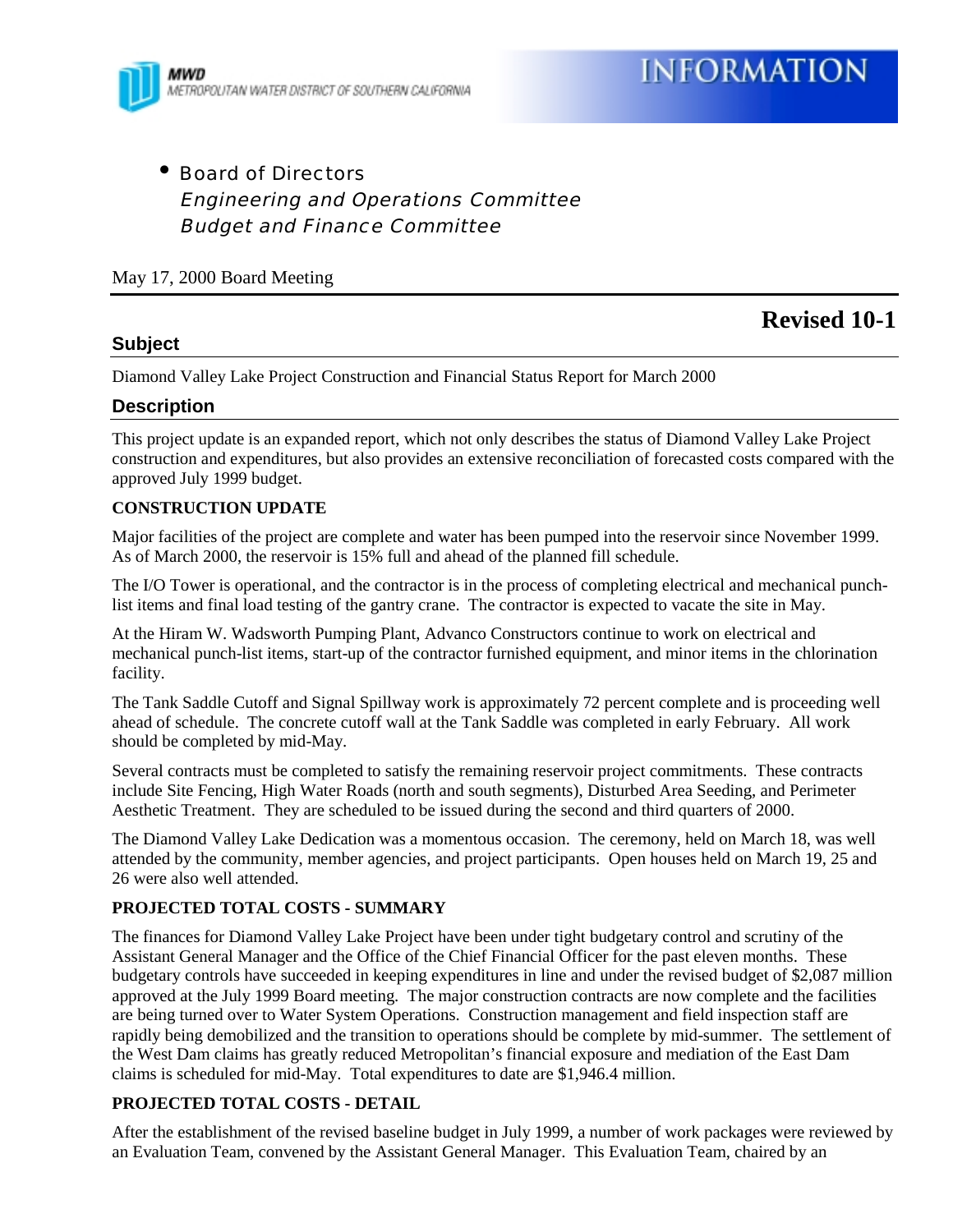independent consultant providing project budget oversight, was tasked to review the identified work packages and to limit their scopes to that required for a fully functional and permitted reservoir. This series of Evaluation Team reviews resulted in projected cost savings of \$41 million to date.

In recent weeks, variances in the line items and additional work items not included in the July 1999 revised baseline budget have been identified. Many of these work items had been known about during the height of project activities, but their scopes and associated costs had not been definitively determined until additional progress was made. Cost estimates are now included in the Project Forecast for all work items related to DVLP and the Evaluation Team has been reconvened in early May to review the scopes and the associated costs for these work items. Currently, the Evaluation Team is being chaired by Metropolitan staff, reporting directly to the Assistant General Manager, independent of DVLP. Again, the Evaluation Team is tasked to identify and limit the work scopes to that required for a fully functional and permitted reservoir.

The variances in line items and work items have increased the Total Projected Costs by \$4.5 million since the April Board report. A summary of the scope changes which have occurred since the approved Projected Total Costs of July 1999, are shown in **Table A** on the following page. The scope changes consist of 308 line item increases and decreases to the projected costs resulting from quantity variances, directed changes issued by Metropolitan, pending changes not yet finalized, and West Dam settlement costs. Financial information presented in this Board letter is consistent with financial data (March 31, 2000) reviewed by Lambertus Becker (former Chief Financial Officer) and David Gledhill (DVLP Evaluation Team manager).

A financial detail sheet and notes has also been attached that describe the variances on individual line items that have resulted since the budget was revised and approved in July 1999. (See **Attachment 1** for a financial summary, **Attachment 2** for a schedule summary, **Attachment 3** for DVLP Total Projected Costs and Attachment 4 for detailed variance notes).

# **ISSUES AND CONCERNS**

In March, seven of the twelve pumps were operable for pumping at the Hiram W. Wadsworth Pumping Plant. Parts for pumps 8 through 10 are available for commissioning; however, work is not being performed by the contractor or his subcontractor. Completion of work is being delayed by an internal dispute between the private contracting entities. Metropolitan staff have been meeting with the contractor to insist on compliance with contract provisions. Formal measures will be initiated to protect Metropolitan's interests if performance is not resumed.

East Dam claims will be mediated in May.

# **Policy**

Board Request

### **Fiscal Impact**

None.

*Roy L. Wolfe Acting Manager, Corporate Resources* *Date*

*General Manager Date*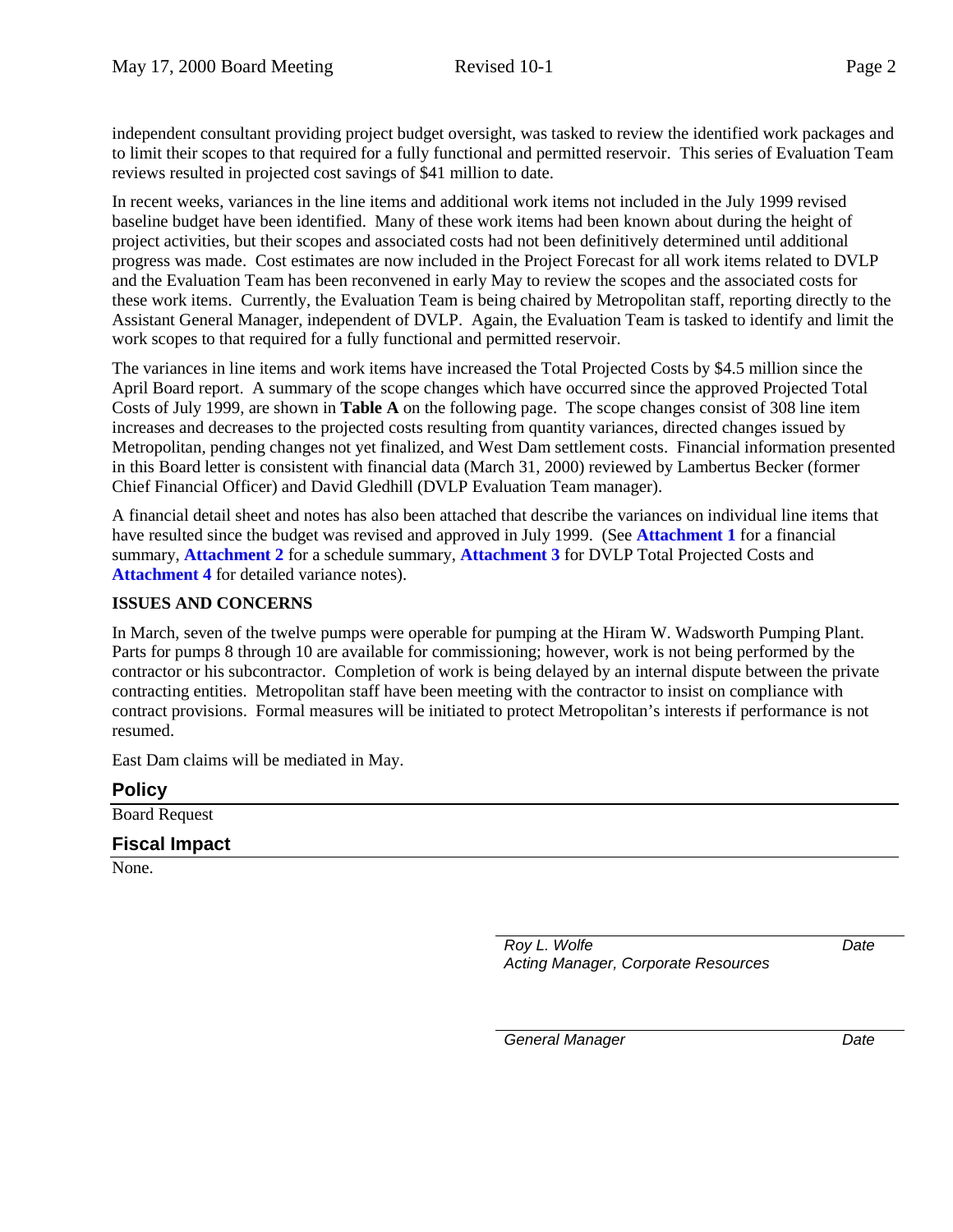| Revised Budget (July 1999)                         | \$2,087 million          |  |  |  |  |  |  |
|----------------------------------------------------|--------------------------|--|--|--|--|--|--|
| Remaining Budget (July 1999)                       | $($84$ million)          |  |  |  |  |  |  |
| <b>Projected Total Costs (July 1999)</b>           | \$2,003 million          |  |  |  |  |  |  |
| Scope Changes <sup>1</sup>                         |                          |  |  |  |  |  |  |
| West Dam and Saddle Dam                            | \$1.9 million            |  |  |  |  |  |  |
| East Dam                                           | $(\$0.1$ million)        |  |  |  |  |  |  |
| <b>West Dam Earthwork</b>                          | $(\$0.7$ million)        |  |  |  |  |  |  |
| Tank Saddle Cutoff Wall/Spillway                   | $(\$0.8$ million)        |  |  |  |  |  |  |
| North Rim                                          | $(\$0.5$ million)        |  |  |  |  |  |  |
| Secondary Inlet                                    | \$0.2 million            |  |  |  |  |  |  |
| I/O Tower                                          | $($1.3$ million)         |  |  |  |  |  |  |
| P-1 Pumping Plant                                  | $($2.4$ million)         |  |  |  |  |  |  |
| <b>Inland Feeder Pressure Control Structure</b>    | \$0.2 million            |  |  |  |  |  |  |
| <b>Pump Procurement</b>                            | \$1.0 million            |  |  |  |  |  |  |
| <b>Butterfly Valve Procurement</b>                 | \$0.1 million            |  |  |  |  |  |  |
| Domenigoni Parkway Improvements                    | $(\$0.2$ million)        |  |  |  |  |  |  |
| <b>OCIP</b>                                        | \$6.9 million            |  |  |  |  |  |  |
| <b>Groundwater Monitoring</b>                      | \$0.2 million            |  |  |  |  |  |  |
| <b>Piezometer Installation</b>                     | \$0.3 million            |  |  |  |  |  |  |
| <b>Infrared Air Photos</b>                         | \$0.1 million            |  |  |  |  |  |  |
| Surface Water Release to San Diego Pipelines 1 & 2 | \$0.4 million            |  |  |  |  |  |  |
| <b>Restoration of Old Newport Road</b>             | \$0.1 million            |  |  |  |  |  |  |
| East Dam Sump Pump Electrical Supply               | \$0.1 million            |  |  |  |  |  |  |
| <b>Construction Management Services - (SCA)</b>    | $($1.6 \text{ million})$ |  |  |  |  |  |  |
| Post Design Services - (Raytheon)                  | \$2.6 million            |  |  |  |  |  |  |
| $MWD - Start-up$                                   | \$1.0 million            |  |  |  |  |  |  |
| Program Management Services - (Parsons)            | $(\$0.7$ million)        |  |  |  |  |  |  |
| Union Station Management Staff - (MWD)             | \$1.7 million            |  |  |  |  |  |  |
| Construction Management/Post Design - (MWD)        | \$3.8 million            |  |  |  |  |  |  |
| <b>Additional Dam Deformation Monitoring</b>       | \$0.4 million            |  |  |  |  |  |  |
| ROW - (Land, MWD Labor & Consultants)              | $($2.8\text{ million})$  |  |  |  |  |  |  |
| Claims Support Services through December 2000      | \$2.8 million            |  |  |  |  |  |  |
| Fencing                                            | \$0.9 million            |  |  |  |  |  |  |
| <b>Monitor Project Impacts</b>                     | \$0.2 million            |  |  |  |  |  |  |
| <b>Biological Enhancements</b>                     | \$0.5 million            |  |  |  |  |  |  |
| Modify Corridor East of P-1                        | \$0.1 million            |  |  |  |  |  |  |
| <b>Other Miscellaneous Changes</b>                 | $(\$0.5$ million)        |  |  |  |  |  |  |
| Project Labor Agreement 2000-2001                  | \$0.5 million            |  |  |  |  |  |  |
| <b>Sub-Total Scope Changes</b>                     | \$14.4 million           |  |  |  |  |  |  |

**Table A**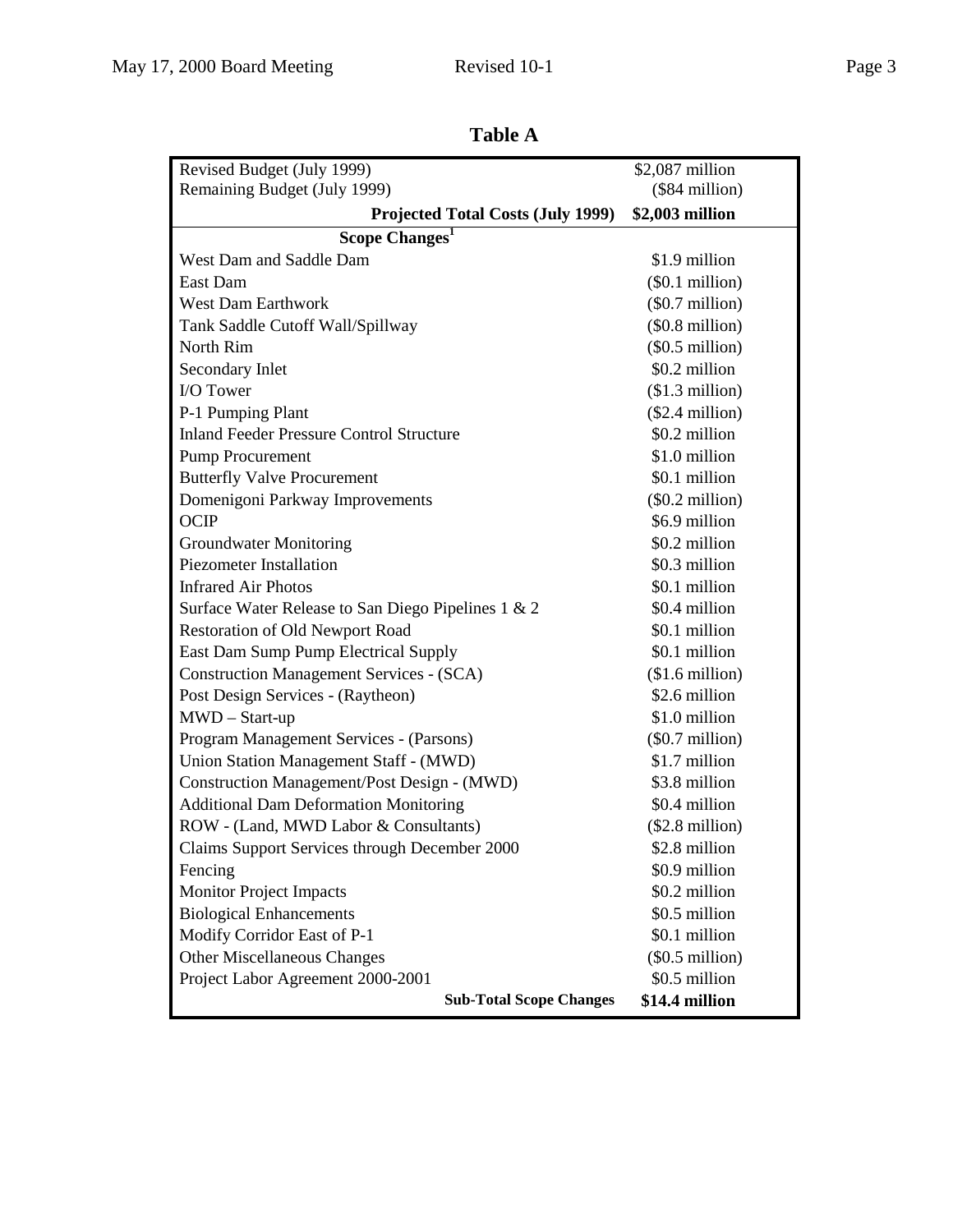|--|--|--|

| <b>Project Deletions</b> <sup>2</sup>                            |                                                 |
|------------------------------------------------------------------|-------------------------------------------------|
| <b>High Water Roads</b>                                          | $$1.8$ million)                                 |
| <b>Quarry Operation Road</b>                                     | $$1.5$ million)                                 |
| Site Completion                                                  | $($1.0 \text{ million})$                        |
| Disturbed Areas Aesthetic Treatment                              | $(\$29.3$ million)                              |
| Dam Access Road                                                  | (\$3.1 million)                                 |
| Disturbed Areas Seeding                                          | $(\$0.6$ million)                               |
| CM/Post Design - MWD                                             | $(\$3.2$ million)                               |
| Recreation Infrastructure Design - MWD                           | $(\$0.5$ million)                               |
| <b>Sub-Total Project Deletions</b>                               | $(\$41.0 \text{ million})$                      |
| Claims                                                           |                                                 |
| <b>West Dam Claims Settlement</b>                                | \$38.0 million                                  |
| <b>Sub-Total Claims</b>                                          | \$38.0 million                                  |
| <b>Net Increase</b><br><b>Projected Total Costs (March 2000)</b> | \$11.4 million<br>$$2,014$ million <sup>3</sup> |

<sup>1</sup> Includes: scope changes, quantity variations, directed changes, and credits.<br><sup>2</sup>A staff evaluation process determined this work is not required for a fully operational reservoir project. To be further evaluated as a part of the recreation program.

3 Excludes \$5.6 million of recreation expenditures to be transferred to the Recreation appropriation. Excludes potential East Dam claim and Recreation features.

**Attachment 1 - Financial Summary/Project Cash Flow**

**Attachment 2 - Schedule Summary/Remaining Budget**

**Attachment 3 - DVLP Total Projected Costs**

**Attachment 4 - Detailed Variance Notes**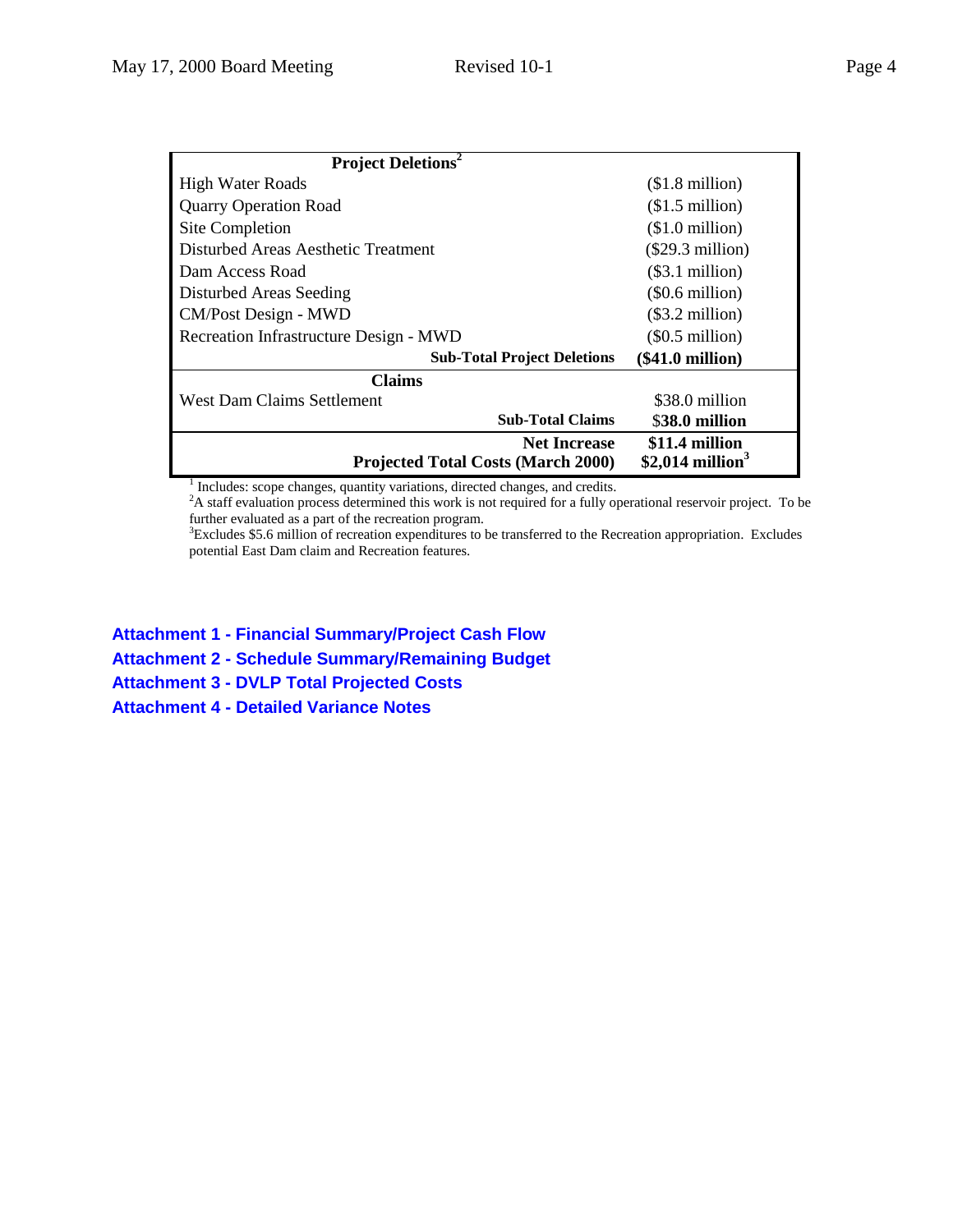May 17, 2000 Board Meeting Revised 10-1 Attachment 1, Page 1 **Financial Summary**



# **Project Cash Flow**

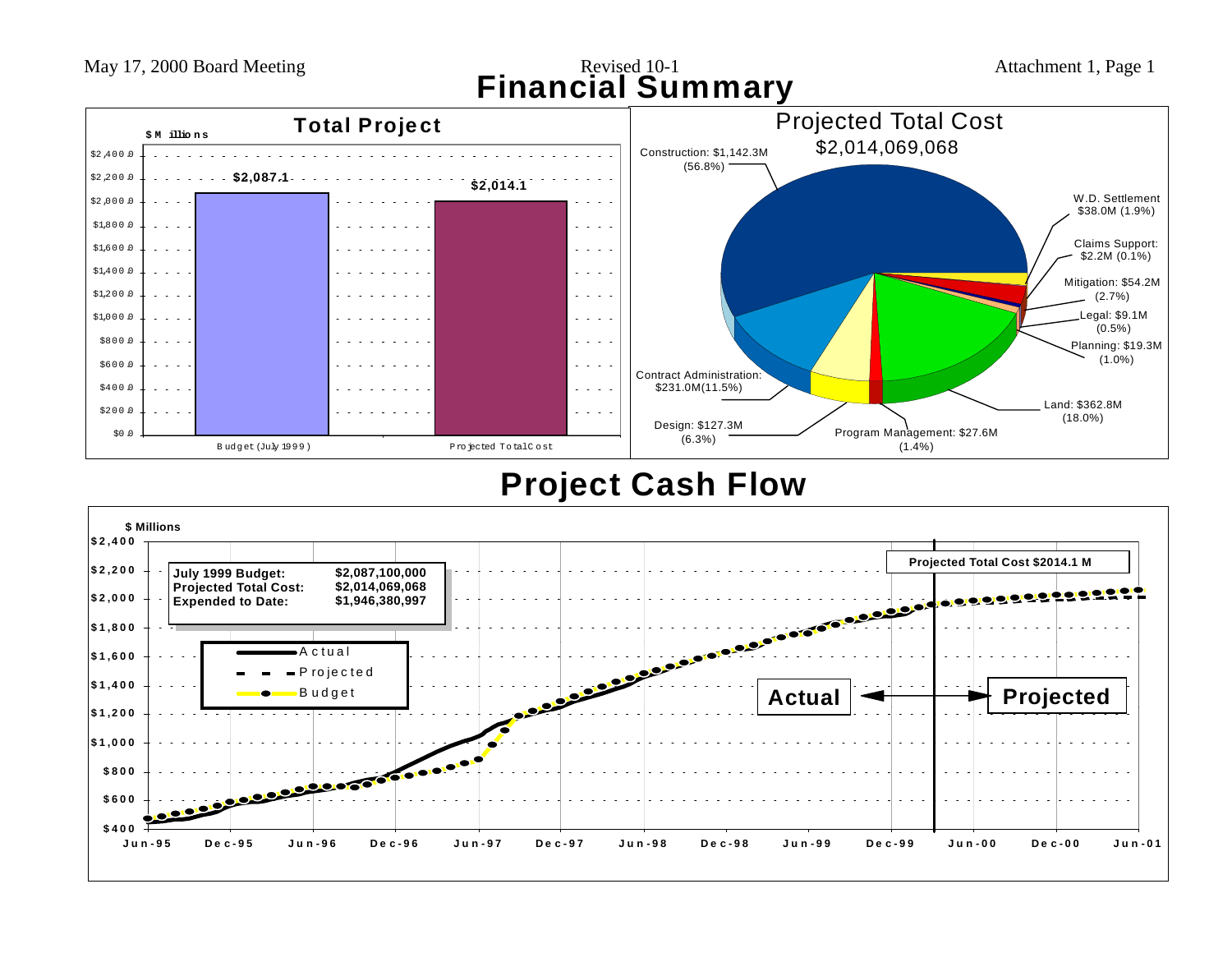# **Schedule Summary**

|                                           | <b>PROGRESS</b>      |               | <b>COMPLETION DATE</b> |                 |                         |
|-------------------------------------------|----------------------|---------------|------------------------|-----------------|-------------------------|
| <b>DESCRIPTION</b>                        | PLANNED <sup>'</sup> | <b>ACTUAL</b> | CONTRACT <sup>2</sup>  | <b>FORECAST</b> | <b>COMMENTS</b>         |
| West Dam - Saddle Dam - Forebay           | 100%                 | 100%          | Nov-99                 | Dec-99          | <b>Project Complete</b> |
| <b>IEast Dam Embankment</b>               | 100%                 | 100%          | Nov-99                 | Dec-99          | <b>Project Complete</b> |
| Inlet / Outlet Tower                      | 100%                 | 100%          | Feb-00                 | Mar-00          | <b>Project Complete</b> |
| <b>P-1 Pumping Plant</b>                  | 100%                 | 100%          | Feb-00                 | Mar-00          | <b>Project Complete</b> |
| <b>Secondary Inlet</b>                    | 100%                 | 100%          | $Oct-99$               | Dec-99          | <b>Project Complete</b> |
| <b>North Rim Remediation</b>              | 100%                 | 100%          | $Jan-00$               | Jan-00          | <b>Project Complete</b> |
| Inland Feeder Pressure Control Structure  | 100%                 | 100%          | Dec-99                 | Dec-99          | <b>Project Complete</b> |
| <b>Tank Saddle Cutoff Wall / Spillway</b> | 34%                  | 72%           | Jul-00                 | May-00          | Ahead of Schedule       |

1. Current approved schedule 2. Original contract duration + approved extensions

# **Remaining Budget**



Note: Remaining Budget equals the revised total budget (July 1999) minus the Projected Total Costs.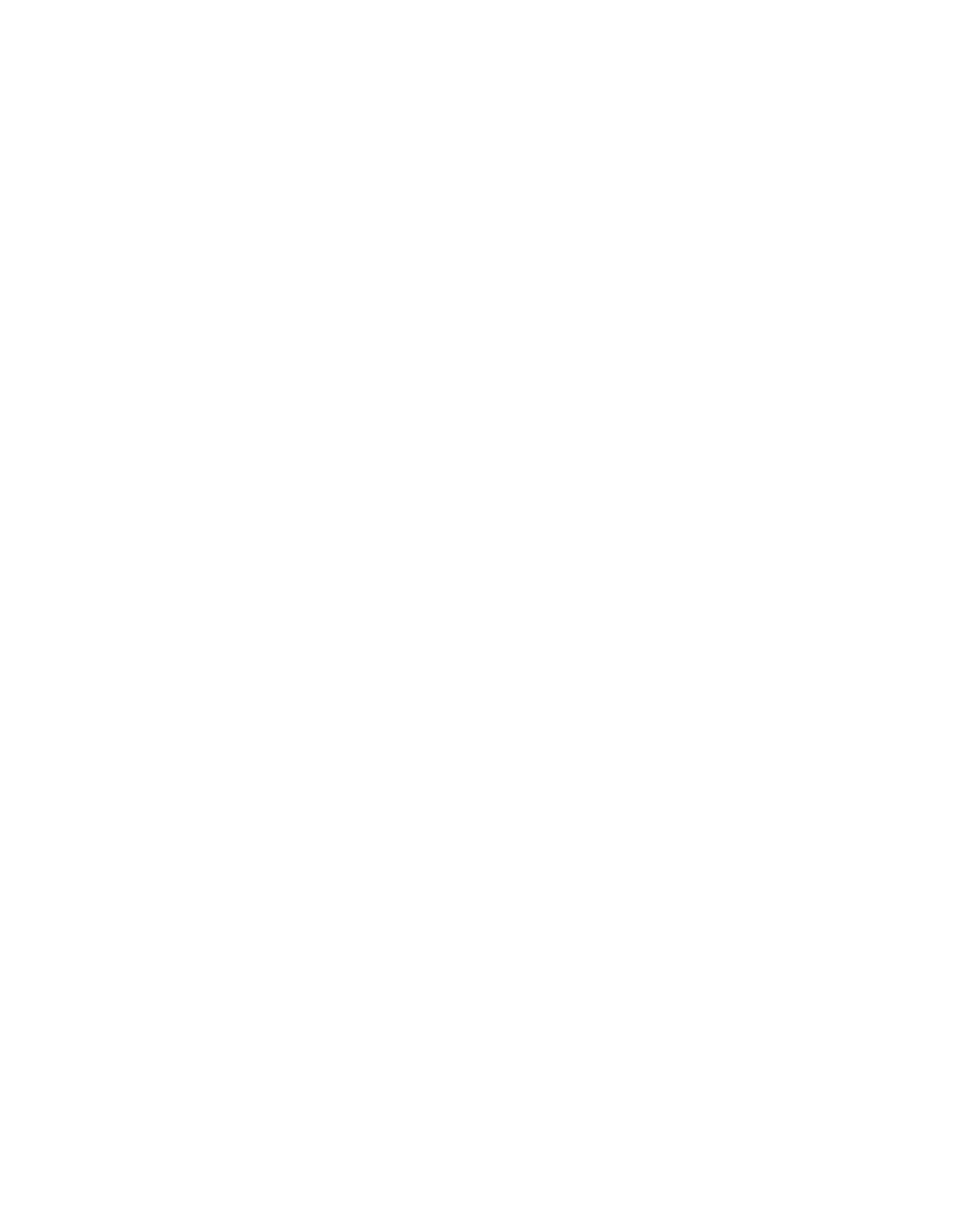| <b>Description</b>                                                                  | <b>Baseline (July 99 Board)</b> | Mar-00                         | Variance                                     | <b>Notes</b>                         |
|-------------------------------------------------------------------------------------|---------------------------------|--------------------------------|----------------------------------------------|--------------------------------------|
| <b>DAMS</b><br><b>West Dam Foundation Excavation</b>                                | \$20,451,434                    | \$20,451,434                   | \$0                                          |                                      |
| <b>East Dam North Excavation</b>                                                    | \$3,545,361<br>\$422,224,141    | \$3,545,361                    | \$0                                          |                                      |
| West & Saddle Dam Embankment & Forebay/Chnl<br>East Dam Embankment                  | \$279,914,361                   | \$424,171,196<br>\$279,860,680 | \$1,947,055 Note 1<br>-\$53,681 Note 2       |                                      |
| <b>West Dam Earthwork</b><br><b>Tank Saddle Cut-off Wall/Spillway</b>               | \$13,332,246<br>\$0             | \$12,600,329<br>\$3,898,489    | -\$731,917 Note 3<br>\$3,898,489 Note 4      |                                      |
| Spillway<br><b>Tank Saddle Cut-off Wall</b>                                         | \$2,200,000<br>\$2,500,000      | \$0<br>\$0                     | -\$2,200,000 Note 5<br>-\$2,500,000 Note 6   |                                      |
| North Rim Remediation<br>Dam Deformation Monitoring                                 | \$11,225,331<br>\$1,314,000     | \$10,688,208<br>\$1,314,000    | -\$537,123 Note 7<br>\$0                     |                                      |
| <b>DSOD Dams Permit</b>                                                             | \$5,050,500                     | \$5,050,500                    | \$0                                          |                                      |
| <b>Total Dams</b>                                                                   | \$761,757,374                   | \$761,580,197                  | $-$177,177$                                  |                                      |
| <b>HYDRAULICS</b><br>Secondary Inlet                                                | \$16,150,229                    | \$16,374,468                   | \$224,239 Note 8                             |                                      |
| P-1 Pressure Tunnel<br>I/O Tower                                                    | \$13,206,687<br>\$44,844,469    | \$13,206,687<br>\$43,527,880   | -\$1,316,589 Note 9                          |                                      |
| P-1 Pumping Plant                                                                   | \$78,072,832                    | \$75,634,242                   | -\$2,438,590 Note 10                         |                                      |
| Power Line to P-1<br><b>Construction Utilities</b>                                  | \$1,518,260<br>\$1,900,000      | \$1,533,688<br>\$1,900,000     | \$15,428<br>\$0                              |                                      |
| <b>Pressure Control Structure</b><br><b>Pump Procurement</b>                        | \$22,466,146<br>\$24,723,045    | \$22,669,414<br>\$25,752,029   | \$203,268 Note 11<br>\$1,028,984 Note 12     |                                      |
| <b>Fixed Cone/Spherical Valve Procurement</b><br><b>Butterfly Valve Procurement</b> | \$2,402,332<br>\$12,480,176     | \$2,402,366<br>\$12,557,141    | \$34                                         | \$76,965 Note 13                     |
| <b>Fabricated Fittings for P-1</b><br>Vertical Sleeve Valve Procurement             | \$6,391,088<br>\$2,932,995      | \$6,396,088<br>\$2,932,955     | \$5,000<br>$-$40$                            |                                      |
| <b>Total Hydraulics</b>                                                             | \$227,088,259                   | \$224,886,958                  | $-$2,201,301$                                |                                      |
| <b>Ancillary</b>                                                                    |                                 |                                |                                              |                                      |
| <b>Eastside Pipeline</b><br>San Diego Canal Relocation                              | \$46,456,372<br>\$10,103,368    | \$46,457,826<br>\$10,103,368   | \$1,454<br>\$0                               |                                      |
| San Diego Canal Demolition<br><b>Newport Road Relocation</b>                        | \$752,235<br>\$17,453,308       | \$752,235<br>\$17,453,308      | \$0<br>\$0                                   |                                      |
| <b>Construction Access Roads</b>                                                    | \$1,827,584                     | \$1,827,584                    | \$0                                          |                                      |
| <b>Field Office</b><br><b>Femporary Visitor Center</b>                              | \$1,326,590<br>\$455,377        | \$1,325,590<br>\$458,659       | $-$1,000$<br>\$3,282                         |                                      |
| High Water Road - Pioneering<br><b>Site/Habitat Clearing</b>                        | \$818,175<br>\$786,734          | \$818,215<br>\$782,070         | \$40<br>$-$4,664$                            |                                      |
| Landscape Screening - Dams & Domenigoni Parkway                                     | \$1,209,097                     | \$1,193,716                    | $-$15,381$                                   |                                      |
| High Water Road<br><b>Quarry Operation Road</b>                                     | \$16,100,000<br>\$1,500,000     | \$14,340,000<br>\$0            | -\$1,760,000 Note 14<br>-\$1,500,000 Note 15 |                                      |
| <b>Site Completion</b><br>Disturbed Area Aesthetic Treatment                        | \$3,400,000<br>\$30,457,556     | \$2,418,000<br>\$1,189,000     | -\$982.000 Note 16<br>-\$29,268,556 Note 17  |                                      |
| Dam Access Roads<br>Fencing                                                         | \$3,100,000<br>\$800,000        | \$0<br>\$1,730,000             | -\$3,100,000 Note 18<br>\$930,000 Note 19    |                                      |
| Misc. Construction Consultants<br>Reserve Trails                                    | \$8,908,156<br>\$1,100,000      | \$8,908,156<br>\$1,100,000     | \$0                                          |                                      |
| Domenigoni Parkway - Improvements<br>Disturbed Area Seeding                         | \$500,000                       | \$279,500<br>\$6,355,000       | -\$220,500 Note 20<br>-\$645,000 Note 21     |                                      |
| <b>OCIP</b>                                                                         | \$7,000,000<br>\$30,204,615     | \$37,140,340                   | \$6,935,725 Note 22                          |                                      |
| Groundwater Monitoring<br>Piezometer Installation                                   | \$0<br>\$0                      | \$245,000<br>\$335,000         | \$245,000 Note 23<br>\$335,000 Note 24       |                                      |
| <b>Infrared Air Photos</b><br>Surface Water Releases to San Diego Pipe 1&2          | \$0<br>\$0                      | \$50,000<br>\$400,000          | \$400,000 Note 26                            | \$50,000 Note 25                     |
| Restoration of Old Newport Road<br>East Dam Sump Pump Electrical Supply             | \$0<br>\$0                      | \$133,000<br>\$42,000          | \$133,000 Note 27                            | \$42,000 Note 28                     |
| <b>Total Ancillary</b>                                                              | \$184,259,167                   | \$155,837,566                  | $-$28,421,601$                               |                                      |
| <b>TOTAL CONSTRUCTION</b>                                                           | \$1,173,104,800                 | \$1,142,304,721                | $-$30,800,079$                               |                                      |
| <b>Construction Management</b>                                                      |                                 |                                |                                              |                                      |
| <b>Construction Management Services - SCA</b><br>Post-Design Services - Raytheon    | \$110,000,000<br>\$23,377,000   | \$108,400,000<br>\$25.977.000  | -\$1,600,000 Note 29<br>\$2,600,000 Note 30  |                                      |
| Mwd - Start-up<br>Mwd - Field Support Services                                      | \$4,395,860<br>\$4,695,000      | \$5,345,860<br>\$4,695,000     | \$950,000 Note 31<br>\$0                     |                                      |
| Mwd - Construction/Post-Design                                                      | \$80,577,470                    | \$81,133,697                   | \$556,227 Note 32                            |                                      |
| Mwd - Construction Mgmt (2000-2002yr)<br>Mwd - Additional Deformation Monitoring    | \$2,999,069<br>\$0              | \$2,999,069<br>\$400,000       | \$0<br>\$400,000 Note 33                     |                                      |
| Misc. Consultants<br>Project Labor Agreement 2000-2001                              | \$1,552,261<br>\$0              | \$1,552,261<br>\$525,000       | \$0<br>\$525,000 Note 34                     |                                      |
| <b>Total Contract Administration</b>                                                | \$227,596,660                   | \$231,027,887                  | \$3,431,227                                  |                                      |
| Design<br>Design - Raytheon                                                         | \$52,823,000                    | \$52,823,000                   | \$0                                          |                                      |
| Mwd - Design Support<br>Mwd - Recreation Infrastructure Design                      | \$57,000,000<br>\$3,355,229     | \$57,000,000<br>\$2,811,740    | \$0<br>-\$543,489 Note 35                    |                                      |
| Misc. Consultants                                                                   | \$14,657,513                    | \$14,657,513                   | \$0                                          |                                      |
| <b>Total Design</b>                                                                 | \$127,835,742                   | \$127,292,253                  | $-$543,489$                                  |                                      |
| <b>Program Management</b><br>Post-Design Prog. Mgmt. Service - Parsons              | \$8,423,788                     | \$7,698,546                    | -\$725,242 Note 36                           |                                      |
| Mwd - Union Station Mgmt. Staff<br>Design Project Mgmt. Services - Parsons          | \$7,187,000<br>\$11,022,400     | \$8,850,509<br>\$11,022,400    | \$1,663,509 Note 37                          |                                      |
| <b>Total Program Management</b>                                                     | \$26,633,188                    | \$27,571,455                   | \$938,267                                    |                                      |
| <b>Total Land</b>                                                                   | \$365,617,970                   | \$362,836,009                  | -\$2,781,961 Note 38                         |                                      |
| Planning                                                                            |                                 |                                |                                              |                                      |
| Planning<br>Fish & Game                                                             | \$15,000,000<br>\$750,000       | \$15,000,000<br>\$750.000      | \$0<br>\$0                                   |                                      |
| Misc. Consultants<br><b>Total Planning</b>                                          | \$3,550,359<br>\$19,300,359     | \$3,550,359<br>\$19,300,359    | \$0<br>\$0                                   |                                      |
|                                                                                     |                                 |                                |                                              |                                      |
| <b>Total Legal</b>                                                                  | \$9,138,275                     | \$9,138,275                    | \$0                                          |                                      |
| <b>Mitigation</b><br>Multi-Species Reserve                                          | \$13,886,000                    | \$13,886,000                   | \$0                                          |                                      |
| Archeological<br>Paleontological                                                    | \$14,252,159<br>\$6,300,000     | \$14,252,159<br>\$6,300,000    | \$0<br>\$0                                   |                                      |
| <b>Hazardous Material</b><br>Dust Mitigation                                        | \$4,246,115<br>\$1,433,000      | \$4,246,115<br>\$1,433,000     | \$0<br>\$0                                   |                                      |
| <b>Ground Water Mitigation</b>                                                      | \$4,787,377<br>\$239,327        | \$4,787,377                    | \$0                                          |                                      |
| <b>Traffics Studies</b><br>Environmental Mitigation/Documentation                   | \$4,712,104                     | \$239,327<br>\$4,712,104       | \$0<br>\$0                                   |                                      |
| <b>MSHCP Support</b><br>Miscellaneous Mitigation                                    | \$1,794,034<br>\$1,839          | \$1,794,034<br>\$1,839         | \$0<br>\$0                                   |                                      |
| Native American Monitoring<br><b>Monitor Project Impacts</b>                        | \$1,770,300<br>\$0              | \$1,770,300<br>\$165,000       | \$0<br>\$165,000 Note 39                     |                                      |
| Enhancement of Payson's Jewel Flower<br>Enhancement of Parry's Spineflower          | \$0<br>\$0                      | \$150,000<br>\$150.000         | \$150,000 Note 40<br>\$150,000 Note 41       |                                      |
| Restore Smooth Tarplant to mitigate<br>Remove Eastside Fencing - Indian Burial Site | \$0<br>\$0                      | \$200,000<br>\$10,000          | \$200.000 Note 42                            | \$10,000 Note 43                     |
| Modify Fence at Overlook<br>Modify corridor east of P-1                             | \$0<br>\$0                      | \$11,500                       |                                              | \$11.500 Note 43<br>\$75,000 Note 44 |
| Purchase 2 acres of SKR credit for Goldrich Bank                                    | \$0                             | \$75,000<br>\$20,000           |                                              | \$20,000 Note 45                     |
| <b>Total Mitigation</b>                                                             | \$53,422,255                    | \$54,203,755                   | \$781,500                                    |                                      |
| Total for Claims Support thru Dec. 2000                                             | \$0                             | \$2,220,069                    | \$2,220,069 Note 46                          |                                      |
| <b>Dedication Ceremony</b>                                                          | \$0                             | \$174,285                      | \$174,285 Note 47                            |                                      |
| <b>West Dam Claim Settlement</b>                                                    | \$0                             | \$38,000,000                   | \$38,000,000 Note 48                         |                                      |
|                                                                                     |                                 |                                |                                              |                                      |
| <b>Remaining Budget</b>                                                             | \$84,450,751                    | \$73,030,932                   | -\$11,419,819 Note 49                        |                                      |
| <b>Projected Total Costs</b><br><b>Total Project Budget</b>                         | \$2,002,649,249                 | \$2,014,069,068                | \$11,419,819                                 |                                      |
|                                                                                     | \$2,087,100,000                 | \$2,087,100,000                | \$0                                          |                                      |

**Indicates Completed Projects**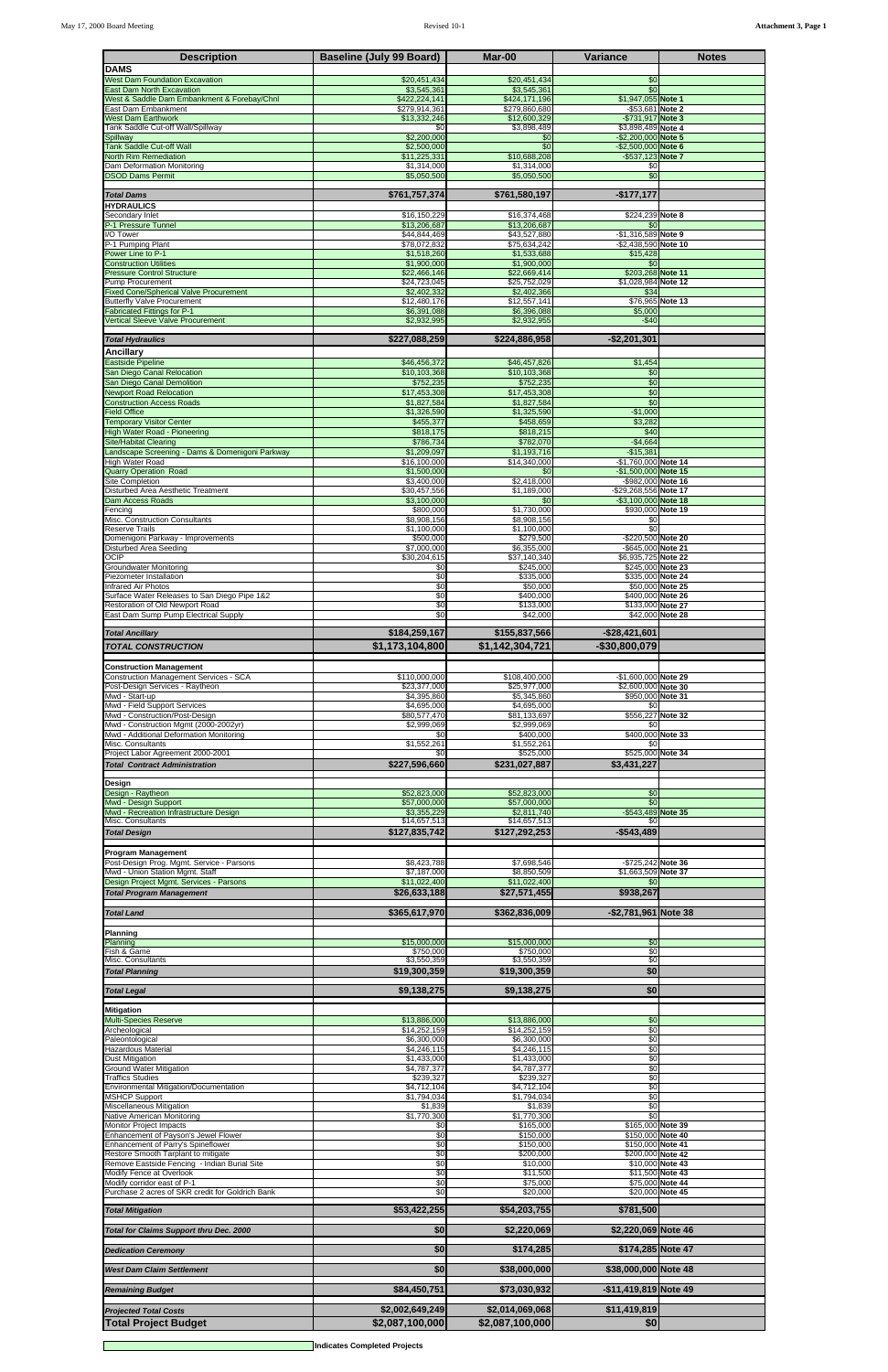**Note 1:** West Dam line item was increased by \$1,947,055 as a result of variations in final quantities (\$2,175,844), settlement of directed changes (\$664,634), and resolution of pending issues (-\$893,423). This line item is closed out.

**Note 2**: East Dam line item decreased by \$53,681 as a result of variations in final quantities (-\$1,750,292), settlement of directed changes (\$2,143,694), and resolution of pending issues (-\$447,083). This line item is closed out.

**Note 3:** West Dam Earthwork line item decreased by \$731,917 as a result of variations in final quantities (-\$1,141,408) and settlement of directed changes (\$409,491). This line item is closed out.

**Note 4**: Separate line items for Signal Spillway and Tank Saddle Cutoff Wall were combined into a single line item for the Tank Saddle Cutoff Wall/Signal Spillway. This line item is currently at \$3,898,489 and includes the award cost (\$4,085,000), variations in quantities (-\$245,068), and ongoing pending issues (\$57,907).

**Note 5:** Spillway line item was eliminated as a separate line item  $(-\$2,200,000)$ .

**Note 6:** Tank Saddle Cutoff Wall line item was eliminated as a separate line item  $(-\$2,500,000)$ .

**Note 7:** North Rim Remediation line item decreased by \$537,123 as a result of variations in final quantities (-\$629,378), settlement of directed changes (\$207,071), and resolution of pending issues (-\$114,816). This line item is closed out.

**Note 8:** Secondary Inlet line item increased by \$224,239 as a result of variations in final quantities (-\$3,500), settlement of directed changes (\$99,522), and resolution of pending issues (\$128,217). This line item is closed out.

**Note 9:** Inlet/Outlet Tower line item decreased by \$1,316,589 as a result of variations in final quantities (-\$526,443), settlement of directed changes (\$419,854), and resolution of pending issues (-\$1,210,000).

**Note 10:** P-1 Pumping Plant general construction line item decreased by \$2,438,590 as a result of settlement of directed changes (\$6,619,432), resolution of pending issues (-\$3,342,991), and deletion of pending/potential claim (-5,715,031).

**Note 11:** Inland Feeder Pressure Control line item increased by \$203,268 as result of settlement of directed changes (\$310,519) and resolution of pending issues (-\$107,249). This line item is closed out.

**Note 12:** P-1 Pumping Plant pump procurement line item increased by \$1,028,984 as a result of sales taxes on Extra Work Orders No.1 & 2 (\$33,600), Extra Work Order No. 3 for protection of the harmonic filter feed cables (\$150,850), services for start-up engineers incurred thus far (\$170,621), future services for start-up engineers (\$560,846), and a credit for deletion of work (\$16,933).

**Note 13** Butterfly Valve Procurement line item increased by \$76,965 as a result of sales taxes on Extra Work Orders No.1 thru 4 (\$15,165), and services for start-up engineers (\$61,800).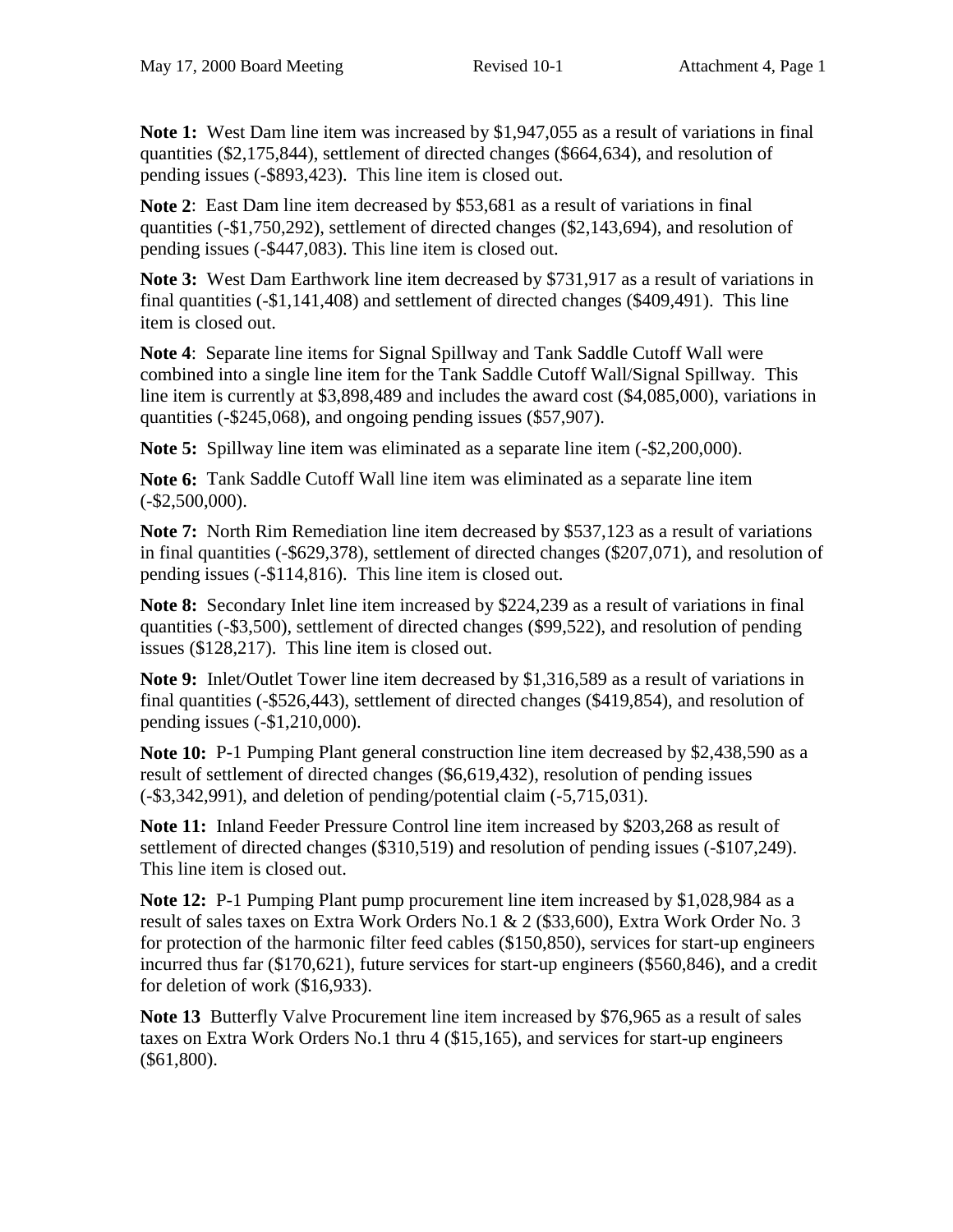**Note 14:** High Water Roads line item decreased by \$1,760,000 as a result of reductions in scope made by the Evaluation Team.

**Note 15:** Quarry Operation Road line item decreased by \$1,500,000 as a result of deletion in scope made by the Evaluation Team.

**Note 16:** Site Completion line item decreased by \$982,000 as a result of completing the fish habitat under budget.

**Note 17:** Disturbed Area Treatment line item decreased by \$29,268,556 as a result of reductions in scope made by the Evaluation Team.

**Note 18:** Dam Access Roads line item decreased by \$3,100,000 as a result of deletion in scope made by the Evaluation Team. Postponement of the recreation program and deferral of landscaping omitted the need for immediate construction of interior roadways.

**Note 19:** Fencing line item increased by \$930,000 as a result of increases in scope made by the Evaluation Team.

**Note 20:** Domenigoni Parkway Improvements decreased by \$220,500 as a result of low bid award (-\$108,500) and transferring of related labor (-\$112,000) to the appropriate line item.

**Note 21:** Disturbed Area Seeding line item decreased by \$645,000 as a result of decreases in scope made by the Evaluation Team.

**Note 22:** Owner Controlled Insurance Plan line item increased by \$6,935,725 as a result of continuation of the program through 2001 and receipt of lower savings on premiums than forecasted.

**Note 23:** Ground Water Monitoring line item increased by \$245,000 as a result of continuation of monitoring through FY 2000-2001 until Water System Operations assumes responsibility. This work item will be reviewed by the Evaluation Team.

**Note 24:** Piezometer Installation line item is a new item that includes \$335,000 for additional seepage monitoring for the East Dam and North Rim. This work item will be reviewed by the Evaluation Team.

**Note 25:** Infrared Air Photos line item is a new item that includes \$50,000 for additional seepage monitoring for the North Rim. This work item will be reviewed by the Evaluation Team.

**Note 26:** Surface Water Releases to San Diego Pipelines 1&2 line item is a new line item that includes \$400,000 for modification of San Diego Pipelines 1 and 2. A Memoradum of Understanding with Santa Margarita Watershed Watermaster requires flow collected and measured at Goodhart Canyon Detention Basin be discharged west of the project to the Santa Margarita Watershed. This work item will be reviewed by the Evaluation Team.

**Note 27** Restoration of Old Newport Road line item is a new line item that includes \$133,000 to restore the road to its previous condition per agreement with Riverside County Department of Transportation. This work item will be reviewed by the Evaluation Team.

**Note 28:** East Dam Sump Pump Electrical Supply line item is a new line item that includes \$42,000 to provide power to the East Dam sump pumps. Electricity was expected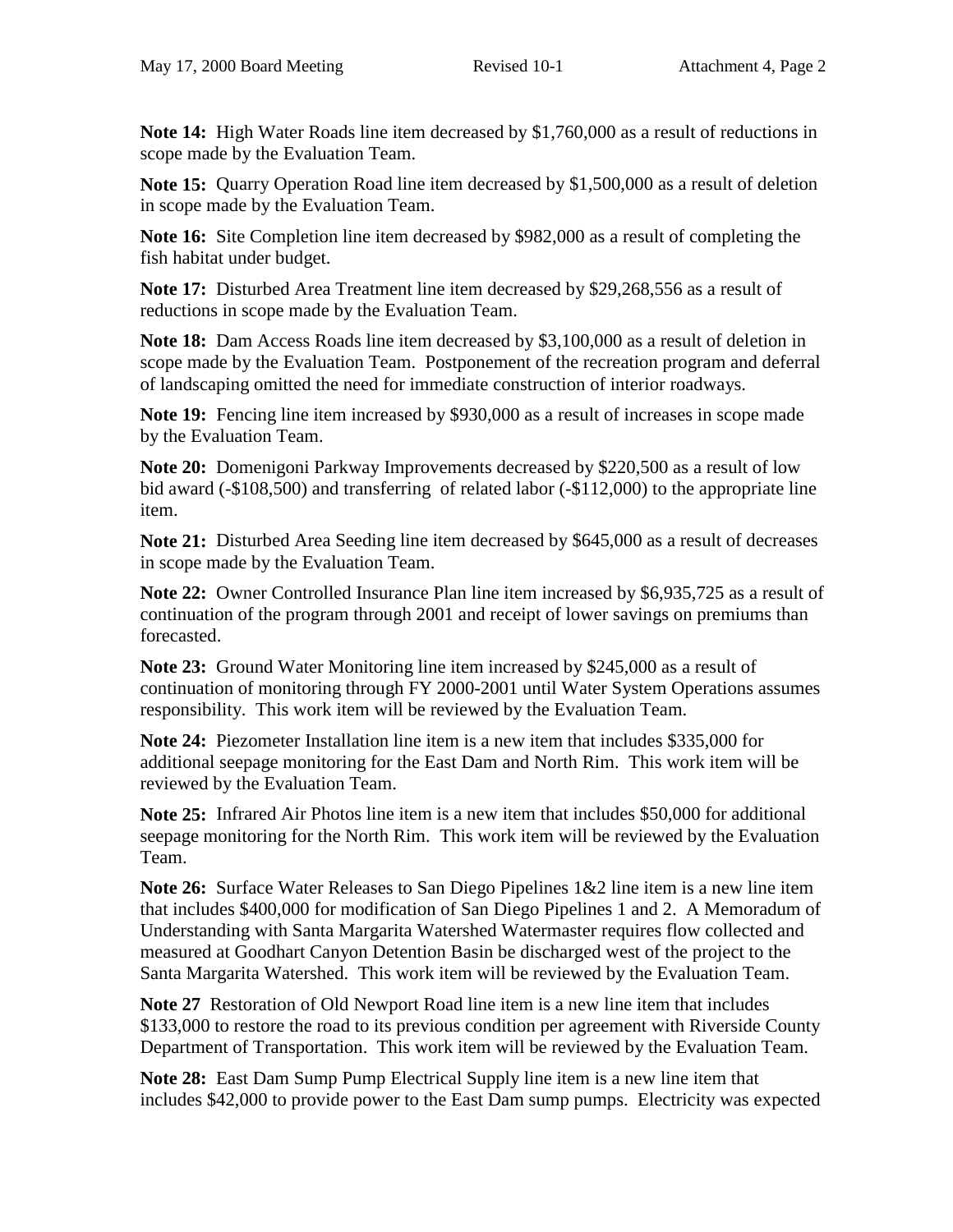to be provided during recreation development. This work item will be reviewed by the Evaluation Team.

**Note 29:** Construction Management Services – Southern California Associates (SCA) decreased by \$1,600,000 as a result of manpower efficiencies over the last year and aggressive demobilization of staff at the end of the job.

**Note 30:** Post-Design – Raytheon increased by \$2,600,000 for continuation of services beyond the budgeted completion date of July 1999 to March 2000 (\$2,300,000) and continuation of staff on the pump commissioning (\$300,000). This work item will be reviewed by the Evaluation Team.

**Note 31:** Start-up increased by \$950,000 for continuation of services until June 2001. Problems with Metropolitan supplied pump equipment and ongoing contractual problems between the prime and subcontractors over parts and commissioning engineers have delayed start-up activities. This work item will be reviewed by the Evaluation Team.

**Note 32:** MWD Construction Management/Post-Design increased by \$556,227 as a result of additional staff authorized at the Quality Lab (\$378,000), authorized purchase of additional equipment and labor for SCADA support (\$504,200), reduction of the field staff in July 1999 (-\$1,314,460), reduction in support staff accompanying reductions on remaining project scope by the Evaluation Team (-\$3,225,517), transfer of labor budget from Domenigoni Parkway Improvements (\$112,000), impact of unbudgeted overtime labor (\$2,473,717), completion of the communication link between the Secondary Inlet and the Inlet/Outlet Tower, and continuation of Field staff from December 1999 to June 2000 due to delays in the P-1 Pumping Plant and Inlet/Outlet completion and final closeout of the construction site (\$1,600,000).

**Note 33:** Deformation Monitoring increased by \$400,000 as a result of performance of manual surveys in lieu of the automated surveys due to the rapid filling of the reservoir and delays in the installation of the automated system.

**Note 34:** Project Labor Agreement 2000-2001 increased by \$525,000 as a result of a transfer from the Construction Management Services – SCA budget line item. These services are required until the end of construction.

**Note 35:** Infrastructure design decreased by \$543,489 as a result of deletion in scope made by the Evaluation Team.

**Note 36:** Post-Design Program Mgmt. Services – Parsons line item was decreased by \$725,242 as a result of manpower efficiencies over the last year and aggressive demobilization of the staff at the end of the job.

**Note 37:** Union Station Staff increased by \$1,663,509 to continue essential management functions until June 2001.

**Note 38:** ROW - Land decreased by \$2,781,931 as a result of reductions in the remaining work to be completed.

**Note 39:** Monitor Project Impacts increased by \$165,000 to continue biological monitoring as required by FEIR.